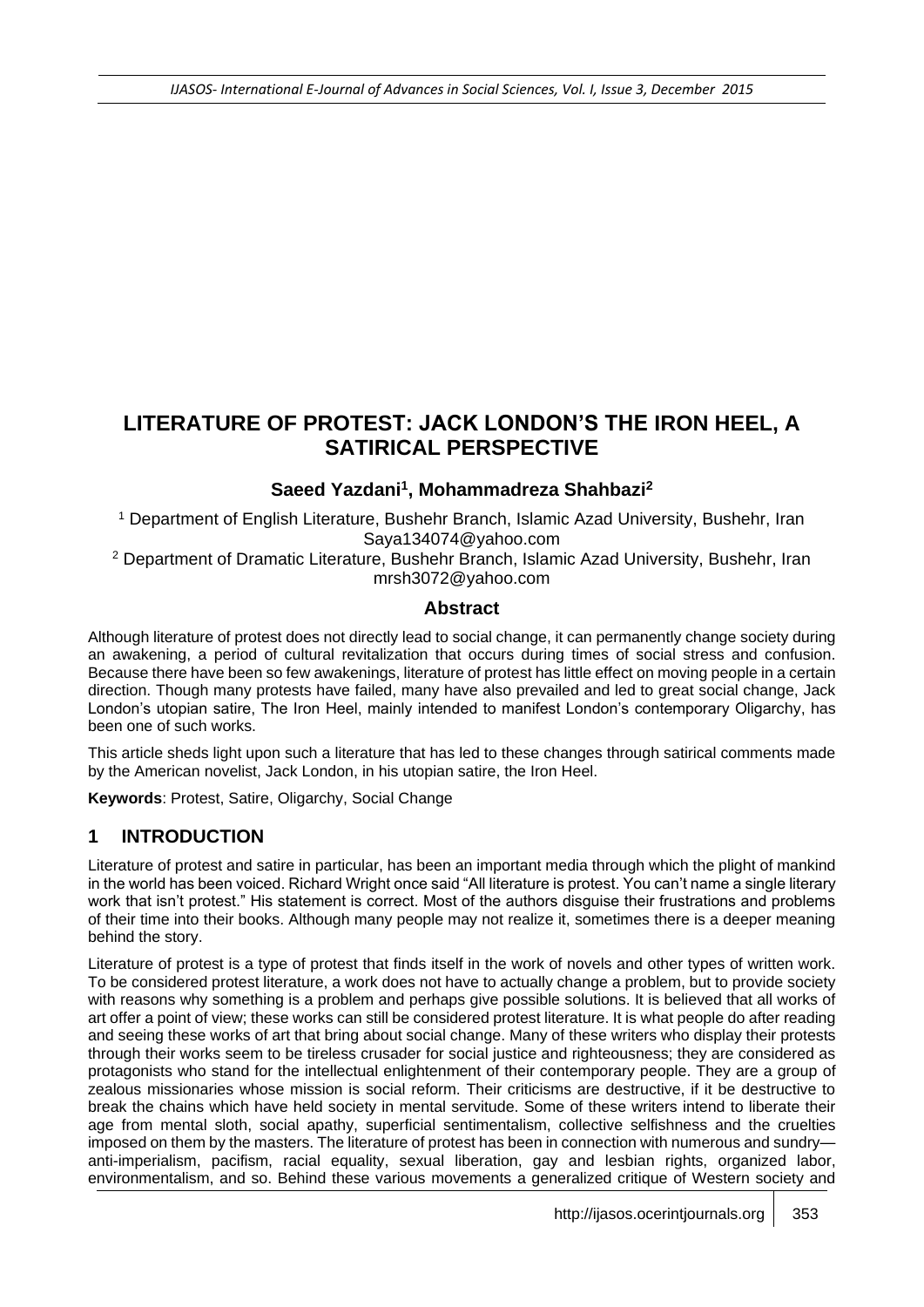politics emerged, feeding and shaping the culture of protest and informing a distinctive style of expression that was shared by generations of writers, artists, and activists who defined themselves in opposition to the status quo.

With the emergence of satire as a means of expression, in the literature of protest, the targets of attack likewise came into focus, albeit in very generic terms such as, Consumer capitalism, alienation, objectification, subjugation, oppression and totalitarianism; the establishment transformed into a nightmarish vision of the West due to the experience of fascism, the holocaust, the Second World War, and its aftermath. Several international avant-garde movements influenced both this generalized critique and its characteristic style of expression in powerful ways. Thus here a definition of satire is essential in bringing about the basic elements of protest.

In my opinion, literature of protest must not necessarily bring about social change. One protests when one disagrees with something or someone. Literature of protest is a type of protest that finds itself in the work of novels and other types of written work. To be considered a protest literature, a book does not have to actually change a problem, but to provide society with reasons why something is a problem and perhaps give possible solutions. It is believed that all works of art offer a point of view; these works can still be considered protest literature. It is what people do after reading and seeing these works of art that bring about social change. Many of the writers who display their protests in their works seem to be tireless crusader for social justice and righteousness; they are considered as protagonists who stand for the intellectual enlightenment of their contemporary people. They form a group of zealous missionaries whose mission is social reform. Their criticisms are destructive, if it be destructive to break the chains which have held society in mental servitude. Some of these writers intend to liberate their age from mental sloth, social apathy, superficial sentimentalism, collective selfishness and the cruelties imposed on them by the masters.

## **2 SATIRE AS A MEANS OF PROTEST**

Literature of protest and satire in particular, has been an important media through which the plight of humankind in the world has been voiced. The critical movements in literary studies including new historicism and cultural materialism have transformed the ways in which we read early modern texts. But while critics have focused superbly on genres such as epic, pastoral and love poetry, satire has somehow faded into the background. Readers of satire have remained perforce heavily reliant on formalist and New Critical studies. In line with my approach towards literature of protest throughout the book, it will be worth attending to contemporary perceptions of satire, the functions it has served within its culture, and the conventional stances and strategies adopted by satirists.

Satire always flourishes in a society which seems to have been civilized, a society where artificial life rendered necessary by city existence has driven men, emotionally and morally, to be cut off from elemental conditions and primitive impulses. This kind of protest in the form of satire seems to be a marked feature of the 20th century literature. Satire is concerned with acts of revelation rather than strategies of fabrication, and with attacks on agreed sins rather than particular sinners. Consequently, even what might initially appear libelous and scurrilous, and what might seem merely gratuitous descriptions of sinfulness, are supposedly underpinned by the most soundly orthodox of moral principles. Satire has become, in many respects, pervasive, an attitude or an inflection as a literary genre. Satirists aim to speak the truth, using their powers of forensic inquiry to expose vice, and their conventions of outspokenness and didacticism to heal with lashing.

That story of civil disobedience, meeting civil manners, is not a bad way to sum up a sometimes subtle division in American literature. On the one hand, there is art. On the other hand, there is art with a direct purpose, i.e., literature meant to spur action; to convey anger and shock; or to prompt empathy, based on a discontent with the status quo. That is, protest literature. The origin of satire lies in a state of mind which is aggressive and critical. The satirist tends to expose human absurdity, inefficiency and wretchedness of the victim. The difference between satire and other literary forms is that satire requires a special attitude to human experience. In satire there is an element of criticism which is based on the experiences undergone by the satirist. Satire might occur episodically in a novel, though the whole work might not be satirical in its tone. Satire must essentially keep two visions always parallel, the actual and the ideal. The actual is usually corrupt, but at every point its corruption suggests the ideal, man and his institutions as they should be. Thus every condemnation of man and society by the writers can suggest what can be done to remedy the situation. (Pollard 1970)

An important kind of satire is political satire; it generally contains elements of aggressive attack. The first important condition necessary for the satirist to write an important and effective political satire is a degree of free speech either by the satirist or the personae; the satirist should not have the slightest fear of being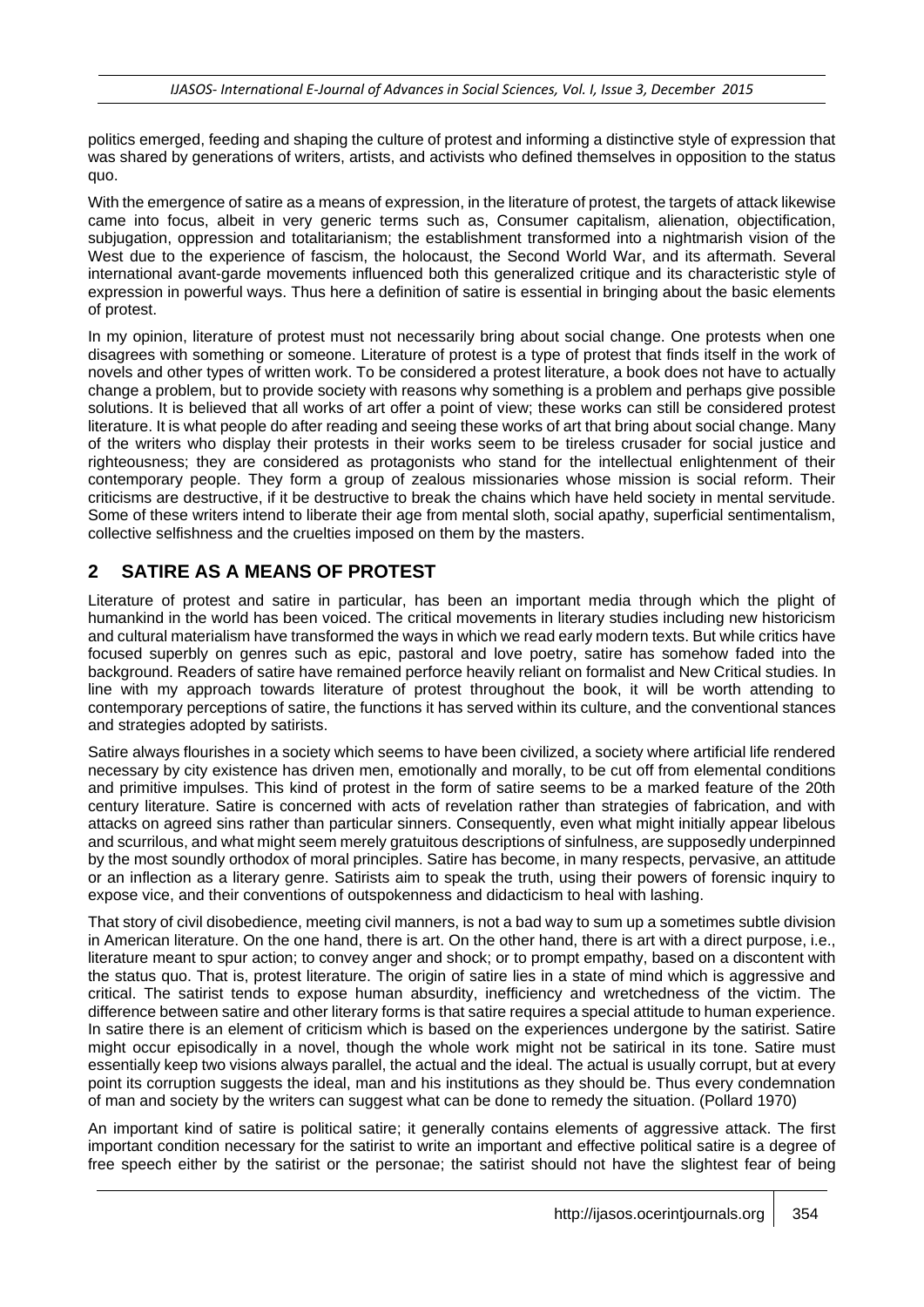persecuted by the establishment or by the object of attack. The second condition is the general readiness and the interest of the educated class to take part in political affairs. There must be a general discontent with the state of affairs. The satirist looks forward to a positive response from the readers.

The third condition is that the satirist must have great confidence that his insights in to the affairs will have positive influence on the society, i.e. he must believe that he can reform his or her contemporary society. The satirist must also have wide experience of political change and engage himself in the troubles of the world, expecting his readers to do the same.

The main objective of satire is the amendment of vices by correction. Indeed, there are five essential attributes of satire: a) Literary form of expression, b) Disgust and indignation at the ugly, the foolish and the wicked, c) Humor, d) A sincere desire to correct or reform, e) Some exaggeration of reality.

A good satirist is a critic whose aim is to reform or correct human or social weaknesses, vices or follies. He might use different devices for this purpose which are going to be further elaborated in the following chapters. Satire is the moral indignation of the satirist at human wickedness, vice or folly which distinguishes him from a true humorist who is always gentle and sympathetic in his laughter. A humorist laughs with others, while a satirist laughs at others. A satirist is often bitter, critical and sharp.

For effective satire, the satirist uses such tones as ridicule, wit, irony, sarcasm, cynicism, and exaggeration, the sardonic and invective, and even obscenity. All these tones are meant to hurt. Ridicule makes the subject look like a fool. Sarcasm is ungenerous; the reader must know the true state of the things in order to understand sarcasm. Pessimistic and disillusioned cynical laughter is contemptuous. A sardonic is another pessimist; he is on the verge of unbearable anger and hatred; he laughs to control his anger - which leads to an important satiric tone, namely, invective which is somehow found in the works of the pioneers of the literature of protest. The satirist also uses several reductive methods. He reduces men to equality and humbles the mighty; the removal of rank and status makes people equal. He might even reduce man to the condition of an animal - by using animal analogies and images. In this way the satirist tends to deflate false heroes who claim respect which is not due to them. A satirist who uses invective attacks his targets directly, and may use abusive language. Invective can lead to vulgarity. It "requires elegance of form to set off grossness of content, and learned allusiveness to set off open insult" (Hodgart 130).In narrative form, it allows a double flow of meaning. A satirist might also act as the mouthpiece of people's indignation. His target of attack may be the system or individuals. He or she may create fantasies and insert in them powerful images of the real world and its leaders; he uses imaginary visions and denounces tyranny and stupidity of the tyrants directly.

Another basic device used by satirists is unmasking; this is another form of the reduction technique. It degrades its objects through parody and travesty. A satirist usually "puts on a mask for the purpose of unmasking others. He strips off his victims' symbols of rank and their clothes to reveal the corrupt nakedness beneath." A satirist refuses to allow the victim to remain with any person of his own, or with any secret. He sees "the skull beneath the skin, the hideous and shameful disease beneath the smooth envelop of skin" (Hodgart l28). The satirist displays the noblemen and the wealthy as: "Charlatans selling their political quack-medicines, next in a ludicrous and farcical procession, and finally their leaders make speeches which travesty the policies of their party. The satirical technique is the simple and effective one of naïve self-revelation: the characters cannot help exposing their true intentions, and passing judgment on themselves" (56).

The satirist might go below to the realm of the automatic. The object of satire usually is a rational man who is able to realize the nature of his wrong acts. The object is neither a madman nor an ignorant person. Satire presents human life in terms of largely unrelieved bondage; this form is set in madhouses, prisons of endless pains, and places of executions; it considers death as the only means of relief and escape from the sufferings, for the tortured hero.

The necessity for reform in the 20th century society, be it the United States or other places in the world, urged such writers like Jack London to voice their concerns over the social problems through literary protest; this protest rather than being in the form of direct attack and armed struggle against the dominant class, manifested itself in the form of a literary form, satire. Pointing to the close connection between satire and politics, in his treatise Satire, Hodgart says:

Both are necessary, since all social and legal systems are in need of continuous reform, and politics is the only means of achieving reform; while only satire can release powerful enough acids to break down the attitudes of mind which hinder reform. Most of the great satirists have in fact been deeply interested in politics, and most have been against the established government of their countries. (33)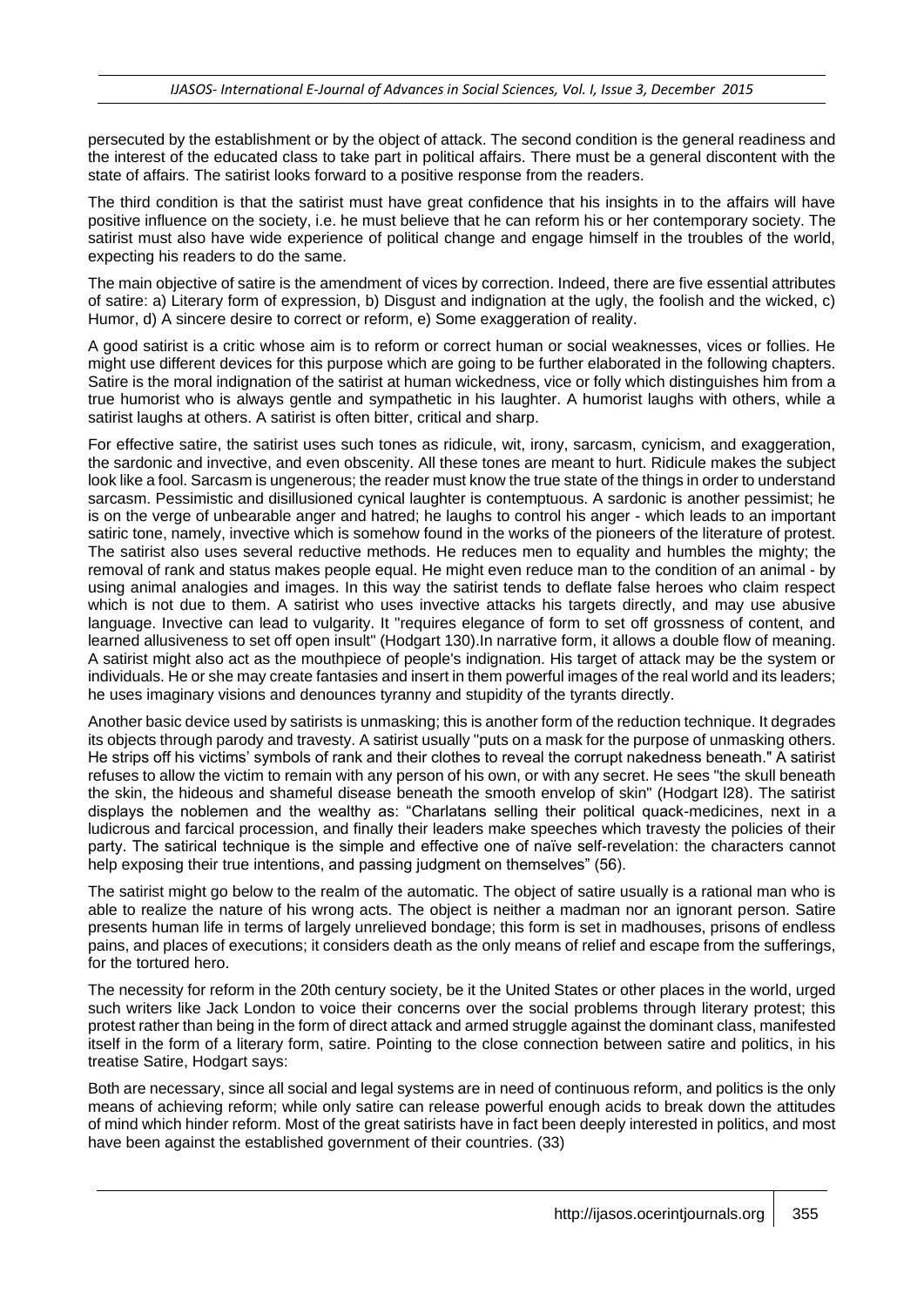Traditionally, the elements of attack and humor are associated with the term "satire". Satire tends to expose the things as they are. It portrays the difference between things as they ought to be and as they are. It deflates its objects. It can be considered as a kind of protest. Satire demands a high degree of involvement with the painful problems of the world.

According to Simpson, in On the Discourse about Satire (2003), satire clearly has "an aggressive function"; it singles out an object of attack. Satire also has a social function. Simpson believes:

Satire functions as a higher-order discourse, in the Foucaultian sense; higher than what systemic-functional and other linguists classify as genre or register, and certainly higher than what literary-critics traditionally mean by the term "genre of literature". Satire requires a genus, which is a derivation in a particular culture, in a system of institutions and in the frameworks of belief and knowledge which envelop and embrace these institutions. It also requires an impetus, which emanates from a perceived disapprobation, by the satirist, of some aspect of a potential satirical target. (Simpson, 23)

The satirist may act as dramatist, a novelist, a performer, a spectator, an assailant or victim of violence, and a jurist or criminal. Satirists, then, do not just describe, distort, and criticize social life. They claim to intervene in it as well—at least in an indirect manner through their texts. Besides parading and exposing vice, satirists may strike back at it metaphorically. The satiric process is often likened to physical aggression. Satirists attack, bite and lash; their work is scathing, cutting, and piercing. Physical violence is just under the surface in literary satire, but the exact relationship between the two practices requires some untangling to be understood.

## **3 JACK LONDON'S THE IRON HEEL**

### **3.1 The Iron Heel: A Utopian Satire**

As years passed by, Jack London's faith in the possibility of gaining a socialist utopia through the ballot box reduced. He saw it as his duty to carry the flag of revolution, to beat down the powerful strength of ever-growing capitalism in the United States. He warned his comrades not to underestimate the destructive power of capitalists who controlled the establishment and such institutions as the police, the courts, the press, etc. In his proletarian novel The Iron Heel (1907), London intended to warn his comrades in the Socialist Party of the destructive power the capitalists could display. The pessimistic theme of the novel is the rise of Oligarchy. He satirizes both his prevailing contemporary ruling class, and his pacifist comrades in the Socialist Party.

The novel has an elaborate framework. It is in the form of a manuscript written by Avis Everhard between 1912 and 1932; seven centuries later, it is found by a historian, Anthony Meredith, who undertakes to publish it. As editor, Meredith makes comments in footnotes for the benefit of 27th century readers. He views the events of the early 20th century, 1912-1932, in the 27th century, the time the manuscript is found. Avis Everhard, a member of the Oligarchy herself, narrates the events in first person; being a character in the novel she also makes observations on the events. Ernest Everhard, a fiery revolutionary, is the protagonist of the novel; it is his story that Avis narrates. There are thus three characters that Jack London uses for his own comments: Avis Everhard, Ernest Everhard and finally the fictional editor, Anthony Meredith. Each of these characters allows London to criticize attack and expose his contemporary society in a different way and from a different standpoint.

The Iron Heel is a political satire and an attempt by London to reform his own contemporary society. Avis and Ernest Everhard, and the fictional editor Meredith are three different personae or masks for Jack London.

The manuscript is about the disastrous First Revolt against the Oligarchy led by Ernest Everhard and his socialist comrades. Avis Everhard, Ernest's wife, narrates the story of Ernest's life and his execution at the hands of oligarchs in 1932. The narration ends somewhere during the last days of preparation for the Second Revolt. No record of the whereabouts of Avis Everhard, who has left the manuscript incomplete, is found by the fictional editor, Meredith. As a member of an oligarchic family, Avis Everhard has had opportunity to be educated at the university but she has only been reading books with no practical observation of the facts. When Ernest Everhard enters her life and acquaints her with the deceptive conventions of the Oligarchy, she decides to find out the truth for herself and investigate the validity of what Ernest Everhard exposes about her class.

As mentioned in the earlier chapter, unmasking is a device used for satiric reduction. The satirist may pretend to be a detective or a spy and take delight in discovering the secret lives of other people. In The Iron Heel, Avis Everhard serves as a spy, an investigator. The satiric exposure is woven into the action of the novel. She is set to uncover the hidden reality of Jackson's accident which has led to the loss of the latter's arm; in the process, she finds out various things about lawyers, judges, labor leaders, the press and rich ladies of her own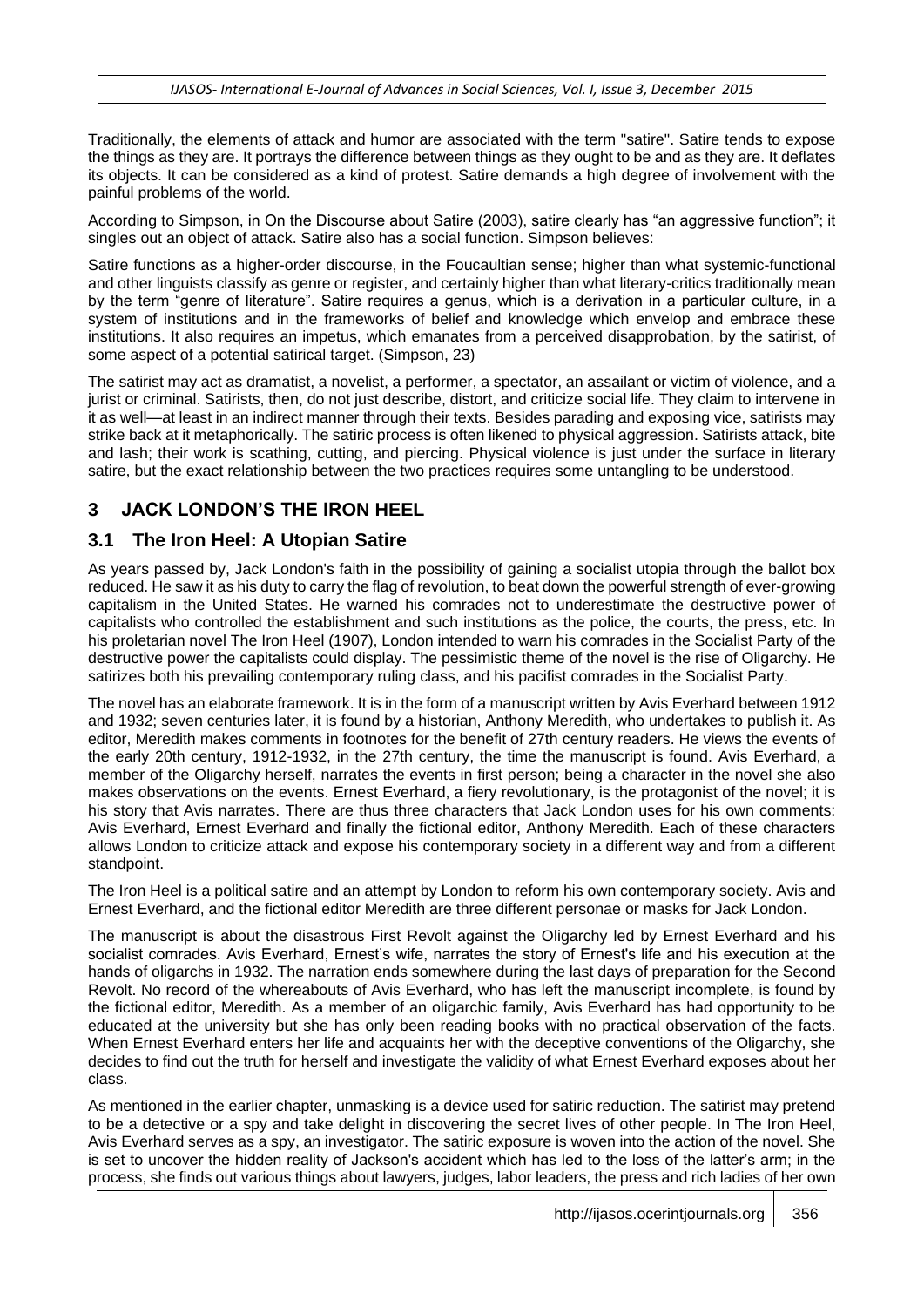class. It is through these insights that Avis gains the proper enlightenment and is converted from a member of an oligarchic family to a revolutionary.

Ernest Everhard is in the present time of the novel; his presence enables London to attack his own contemporaries directly. The novels begins with the party held at the house of Prof. Cunningham and first group of people who are attacked by Ernest are the learned and the clergy who have attended the party followed by the members of the Philomath Club, the middle class businessmen, the trusts, and the senators.

Meredith's comments appear in the form of footnotes that is a skillful device used by Jack London in his work. Meredith belongs to a period of seven centuries later; the only difference between him and London is that the former lives in the future and belongs to an ideal socialist utopia named Brotherhood of Man, which is supposed to have been achieved in the 27th century. The values and conventions in Meredith's time differ from those of London's times. The fictional editor comments on the struggle of Everhard and his contemporaries from a later, wiser and socialistically ideal stand point; he is not impressed by the happenings in the novel and can make dispassionate and objective comments on the events. Meredith is an outsider who is used by London to make jibes at everything. At the beginning of the novel, Meredith makes a comment, which serves as an introduction to the pessimistic tone of the novel:

*Too late did the socialist movement of the early twentieth century divine the coming of the Oligarchy. Even as it was divined, the Oligarchy was there - a fact established in blood, a stupendous and awful reality. Nor even then ... was any permanence attributed to the Iron Heel. Its overthrow was a matter of a few short years, was the judgment of the revolutionists. It is true, they realized, that the First Revolt was premature; but they little realized that the Second Revolt was doomed to equal futility and more terrible punishment. (Novels and Social Writings 321)* 

Through Ernest Everhard, London makes critical and hostile comments on the political and social life in a society dominated by the Oligarchs. Everhard is depicted as even a stronger and bitterer foe of the capitalists than London. A member of the proletariat, Ernest Everhard, during his earlier years, had thought that all things up above him were "noble and gracious". He had met keen intellectuals and ministers of the Gospel who had been broken because of their critical approach to Christianity, and finally professors who have been "broken on the wheel of university subservience to the ruling class"; these and many others such observations have made him disappointed with the upper class. He had been taken aback by the selfishness and intellectual stupidity of the upper class people who "prattled sweet and dear moralities" but lived a "materialistic" life. These upper class men invoked the name of the "prince of peace" as if they were against war while ironically putting rifles in the hands of the mercenaries of the Oligarchy in order to kill strikers.

Ernest's first target of attack is the metaphysicians. Avis relates the first challenge that Ernest took up against the metaphysicians and idealist philosophers present at her father's dinner table. At this meeting, Ernest launches his attacks on the metaphysicians; he calls them "anarchists in the realm of thought" and "mad cosmos-makers" (327). His tone is ironical and mocking. He tells them that they "separate sincerity from truth". He is almost sneering when he tells them that they remind him of "the scholastics of the Middle Ages who gravely and learnedly debated the absorbing question of how many angels could dance on the point of a needle. Why, fifty dear sirs, you are as remote from the intellectual life of the twentieth century as an Indian medicine-man making incantation in the primeval forest ten thousand years ago" (328).

He asks the physicians if they have done anything about humankind, and tells them that they have done nothing but spin "airy fancies"; while the scientists were building roads and granaries, the metaphysicians have been busy building "gods in their own shapes", and considering famine as being a "scourge of God" instead of trying to fight against it. (330) He flays them with his facts: "each fact is a lash that stung and stung again." Obviously, Jack London enjoyed giving the metaphysicians the lashing through Ernest Everhard. In a tone of ironical pity, he continues: "But you are not to be blamed for this. You herd with the capitalist class... that pays you, that feeds you. And in return you preach to your employers, the brands of metaphysic that are acceptable because they do not menace the established order of society. (335)

One of the belittling devices used for satire is pointing out ugly physical features of the victims. This is what London does for belittling his victims. Everhard, tells the metaphysicians and the clergy to leave the working class alone, because they have nothing in common with the latter. He tells them: "Your stomachs are round with the plentitude of eating" (335). Later, he accuses the clergy of preaching to the sleek full-bellied recipients of dividends, paid out of the blood of the laborers. London uses the technique of reduction, devaluing and degrading his victims by pointing out to their faults and weakness through the unlearned Everhard. London reduces his victim by removing from him all the supports of rank and status, and shows to his reader that there is nothing underneath except an ordinary mortal.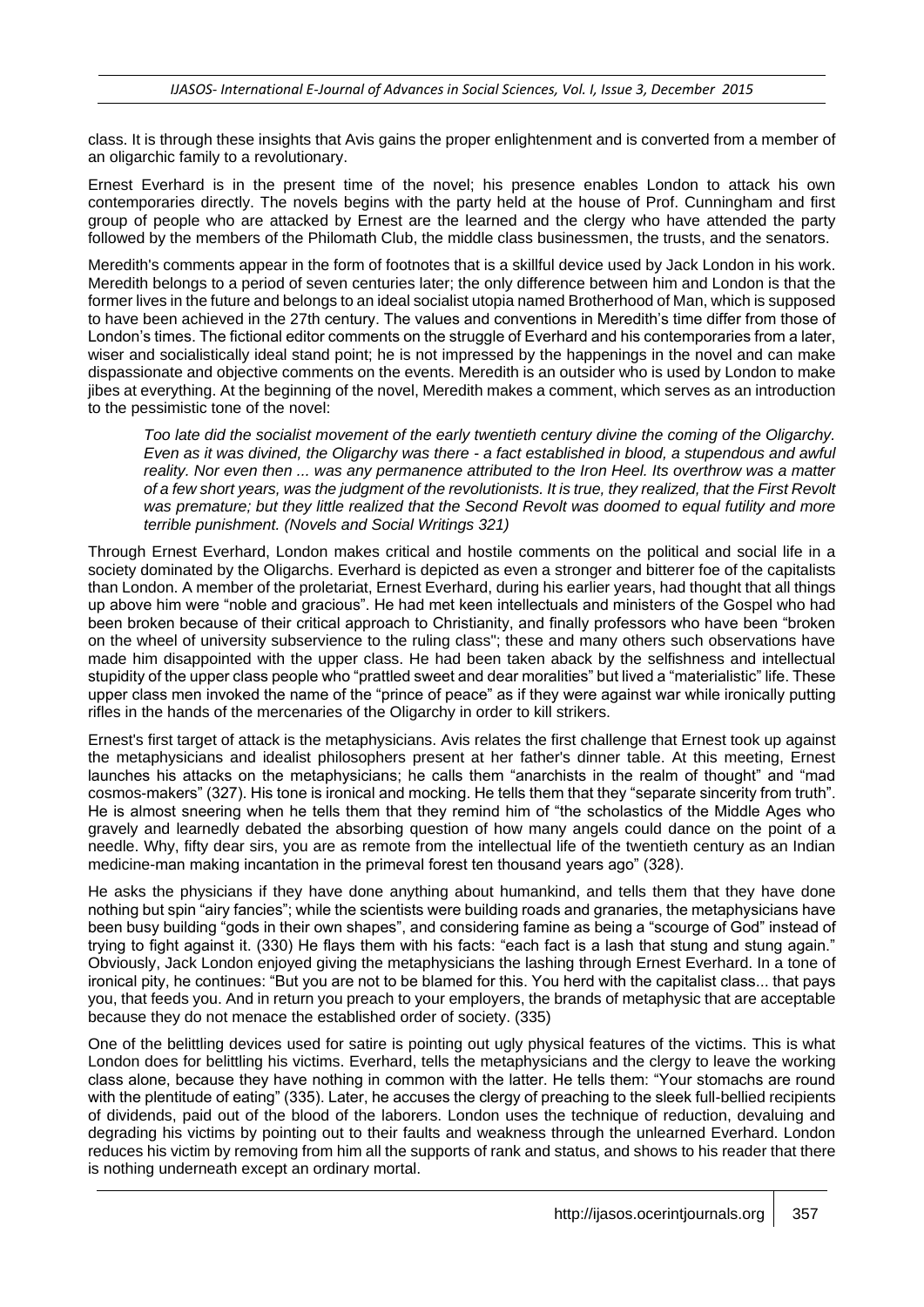In his encounter with Bishop Morehouse, Everhard uses abusive language mingled with ridicule. He goes on fluently with remorseless logic and firm grasp of facts to explain that the average person is selfish; that each wants the best share of the things he can get. Bishop Morehouse lacks vigor in argument and talks idealistically. Everhard tells the Bishop: "You have gone up in the air and are arranging a division between the kind of men that ought to be but are not" (342). London uncovers the true faces of those who consider themselves responsible for bringing salvation amongst the masses. The church is an old subject of satire; it has supported political tyranny. Jack London treats the hypocrisy of the church with irony when he has Everhard tell Bishop Morehouse:

A century and a half ago, originated the modern proletariat. Moreover, the Church ignored it. While the capitalists made a slaughterhouse of the nation, the Church was dumb. It did not protest, as to-day it does not protest. As Austin Lewis says, speaking of that time, those to whom the confined, 'Feed my lambs' had been given, saw those lambs sold into slavery and worked to death without a protest. (344-345)

"The Church," he declares, "is not teaching Christ these days; it condones the frightful brutality and savagery with which the capitalist class treats the working class" (344). Exposing the clergy's utter separation from Christ, Ernest sneers, "yet the command to the Church was, "Feed My Lambs", When have you protested to your capitalistic congregations "at the working of children in the Southern cotton mills?" (345-346)

In the course of the discussion, the Bishop's words become weaker and weaker in their logic. He can only weakly protest: "it is wrong; it is so short-sighted on the part of the workingmen" (343). And finally, when confronted directly with the Church's failure to protest at the capitalists' treatment of the working- class, and thus having become an accomplice of the capitalists, he confesses: "I had not looked at it in that light. You must be wrong"(344). At the end of the discussion, Everhard offers to take the Bishop on a journey through hell, to see the things for him.

Together with the narrative runs the commentary of the fictional editor who explains things in simple terms for the benefit of the 27th century reader in the footnote. One of these terms explained is "Proletariat," which, he defines as a word "derived originally from the Latin 'proletarii', the name given in the census of Serving Tullius to those who were of value to the state only as the rearers of offspring (proles); in other words, they were of no importance either for wealth, or position, or exceptional ability" (344). This dispassionate, bland explanation given by Meredith on the capitalists enables London to make oblique comment on the structure of society created by the powerful Oligarchy. Meredith once again gives a clear picture of the treatment of labor by the Oligarchy: "There is no more horrible page in history than the treatment of the child and women slaves in the English factories in the latter half of the eighteenth century of the Christian Era. In the industrial hells, arose some of the proudest fortune of that day" (345). This biting comment made through Meredith, gives a true picture of the exploitation of the masses, in particular, helpless women and young children, by the Oligarchs. The discriminative social injustice inflicted upon the poor by the upper class is exposed through Meredith's note on thieving in London's contemporary times: "In those days thievery was incredibly prevalent. Everybody stole property from everybody else. The lords of society, stole legally or else legalized their stealing, while the poorer classes stole illegally" (350).

It is an oblique comment on the social injustice and double standards. The device of footnoting allows Jack London to pile up his satiric attacks on 20th century attitudes and conduct. In the style of a research scholar, Meredith "appends" several instances, culled from documents of the times, to demonstrate 20th century attitude to slavery. The footnote states:

*In 1835 A. D., the General Assembly of the Presbyterian Church resolved that: 'slavery is recognized in both the 0ld and The New Testaments, and is not condemned by the authority of God. 'The Charleston Baptist Association issued the following, in an address, in 1835 A.D.I' The right of masters to dispose of the time of their slaves has been distinctly recognized by the Creator of all things, who is surely at liberty to vest the right of property over any object whomsoever He pleases. 'The Rev E. D. Simon, Doctor of Divinity and professor in the Randolph - Macon Methodist College of Virginia, wrote: 'Extracts from Holy Writ unequivocally assert the right of property in slaves, together with the usual incidents to that right. The right to buy and sell is clearly stated. Upon the whole, then, whether we consult the Jewish policy instituted by God Himself, or the uniform opinion and practice of humankind in all ages, or the injunctions of the New Testament and the moral law, we are brought to the conclusion that slavery is not immoral. Having established the point that the first African slaves were legally brought into bondage, the right to detain their children in bondage follows as an indispensable consequence. Thus we see that the slavery that exists in America was founded in right'. (434)*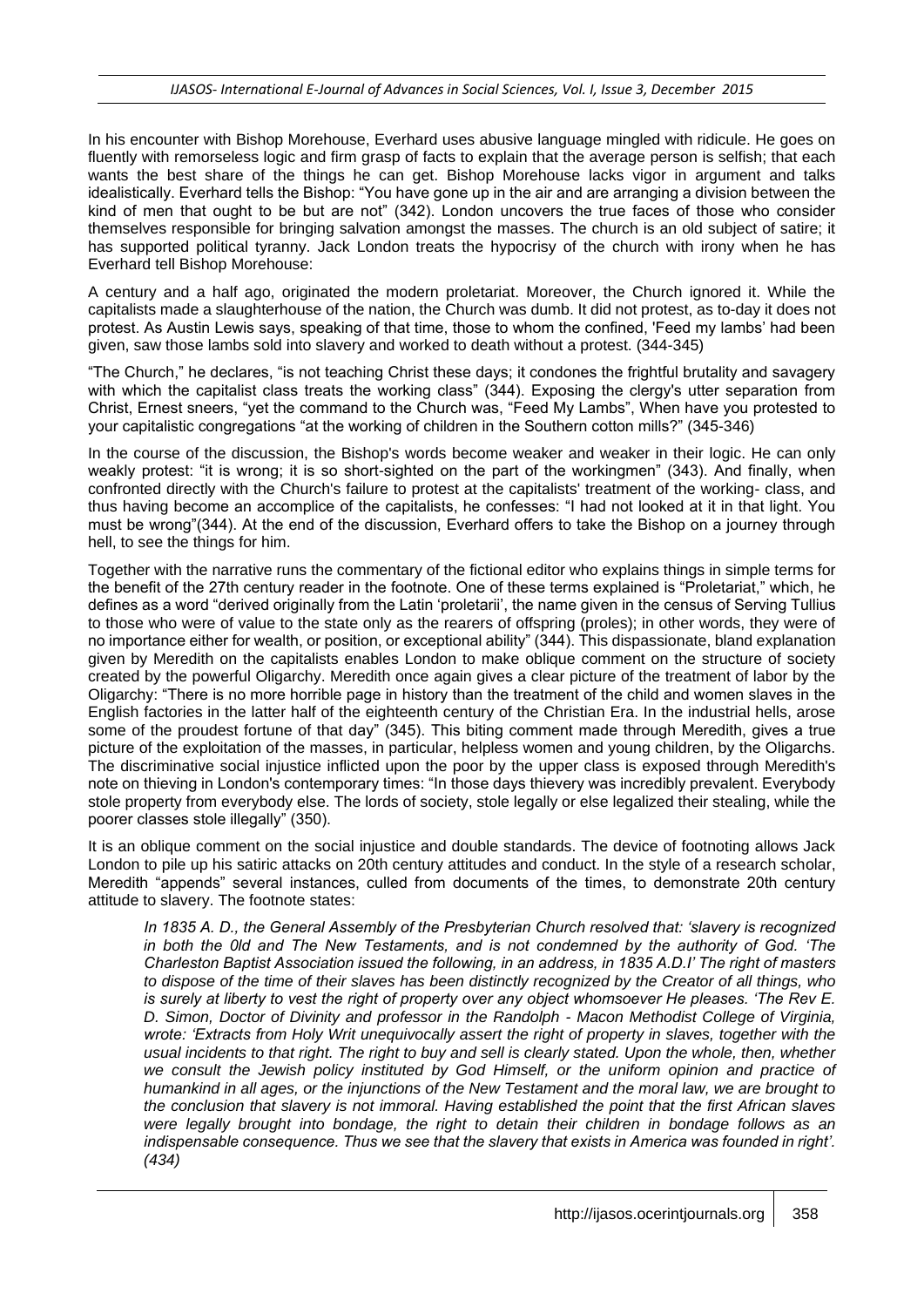As Everhard tells Avis and Bishop Morehouse about the hypocrisy of their class, the conversation turns to the loss of Jackson's arm in a factory accident. Ernest explains how the accident occurred.

Jackson had suffered unbearable fatigue, which led to slow movements, loss of resilience and snapping of muscles, all of which caused the accident. The Sierra Mills had a shrewd lawyer. Colonel Ingram, who won the damage suit brought up by poor Jackson and as in reward, Jackson was thrown out. He has been a victim of a conspiracy wrought by a corrupt capitalist system, which holds the judiciary in control.

Everhard, suggests to Avis that she should investigate Jackson's case. Both Bishop Morehouse and Avis have accepted Ernest Everhard's challenges. Ernest has already told the Bishop that he will take him on a "Journey through hell". He tells Avis: "But I tremble for you when I think of all you are to prove by Jackson's arm" (349); the scene has been set for exposure. Avis's investigation begins with visiting Jackson in person; he tells her the cause of the accident: "I worked seventeen years in them mills, an' I've took notice that most of the accidents happens just before whistle-blow. I am willing to bet that more accidents happen in the hour before whistle-blow than in all the rest of the day. A man ain't so quick after workin' steady for hours. I've seen too many of 'em cut up an' gouged an' chawed not to know" (350-351).

Avis' investigation turns up various things. She talks with Jackson's lawyer, a weak, inefficient lawyer who whines most of the time. London has the opportunity to make comments on the law and lawyers. Avis asks the lawyer "How his [Jackson's] answers could be damaging if he had the right on his side?" This is a damaging comment on the law. In reply the lawyer states: "What's right got to do with it? All my studying of them [books], has taught me that law is one thing and right is another thing" (352). The footnote informs the reader that "the function of the corporation lawyer was to serve, by corrupt methods, the money-grabbing propensities of the corporations" (353).

An important device used for satire is the use of animal and their characteristics for exposing the evils and follies. London uses the image of the wolf to depict the masters of his contemporary society. They are depicted wicked and strong, like wolves who do not spare weak creatures, like Jacksons. One of the footnotes runs: "Men preyed upon one another like ravening wolves. The big wolves ate the little wolves, and in the social pack Jackson was one of the least of the little wolves" (353).

In an encounter with the foreman of the Company, Avis is shocked to see that the latter suddenly "ripped out a savage oath". The footnote related to this event states: "It is interesting to note the virilities of language that were common speech in that day, as indicative of the life, 'red of claw and fang'; that was then lived" (356).

In her quest for truth and justice, Avis realizes that this "boastful" civilization is "soaked in blood"; the hypocritical society has been feeding her out of the toil and misery of workingmen, like Jackson.

Northrop Frye in Anatomy of Criticism (1970), describes a form of satire where the target is too powerful and must be confronted by an equally strong giant-killer, who "has to bear down his opponent by sheer weight of words, and hence be a master of that technique of torrential abuse which we call invective" (Frye 236). Here, Ernest Everhard is both, the cool and intelligent giant-killer who prods giants like Bishops, lawyers, and the oligarchs to incoherent fury, and also a master of torrential abuse.

Ernest unmasks the smug righteousness of the masters who assume that they are quite sure that they are right in what they are doing. That is the crowning absurdity of the whole situation. They are so "tied by their human nature that they can't do a thing unless they think it is right. They must have sanction for their acts" (365).This is a sharp and direct condemnation of the oligarchs, for their righteousness. The idle rich do not know humankind or society; they only know business.

While Ernest Everhard speaks, Wickson sneeringly remarks the term "Utopian". This gives Jack London another opportunity to comment through Meredith. The footnote points out:

The people of that age were phrase slaves. The abjectness of their servitude is incomprehensible to us. So befuddled and chaotic were their minds that the utterance of a single word could negative the generalizations of a lifetime of serious research and thought. Such a word was the adjective Utopian. The mere utterance of it could damn any scheme, no matter how sanely conceived, of economic amelioration or regeneration. (373)

This is an acute criticism of the narrow-minded masters of London's times.

The confrontation between Ernest Everhard and Wickson is cool, cynical and bitter. Each vows that his class shall seize power and grind the other down. The cultured, educated rich people can snarl and fight exactly like the working class men. Humanity is stripped of all its veneer of culture and civilized conduct, and exposed in its raw, savage greed for power. Wickson, shamelessly, boasts that their answer will be in terms of lead, not words, and asserts: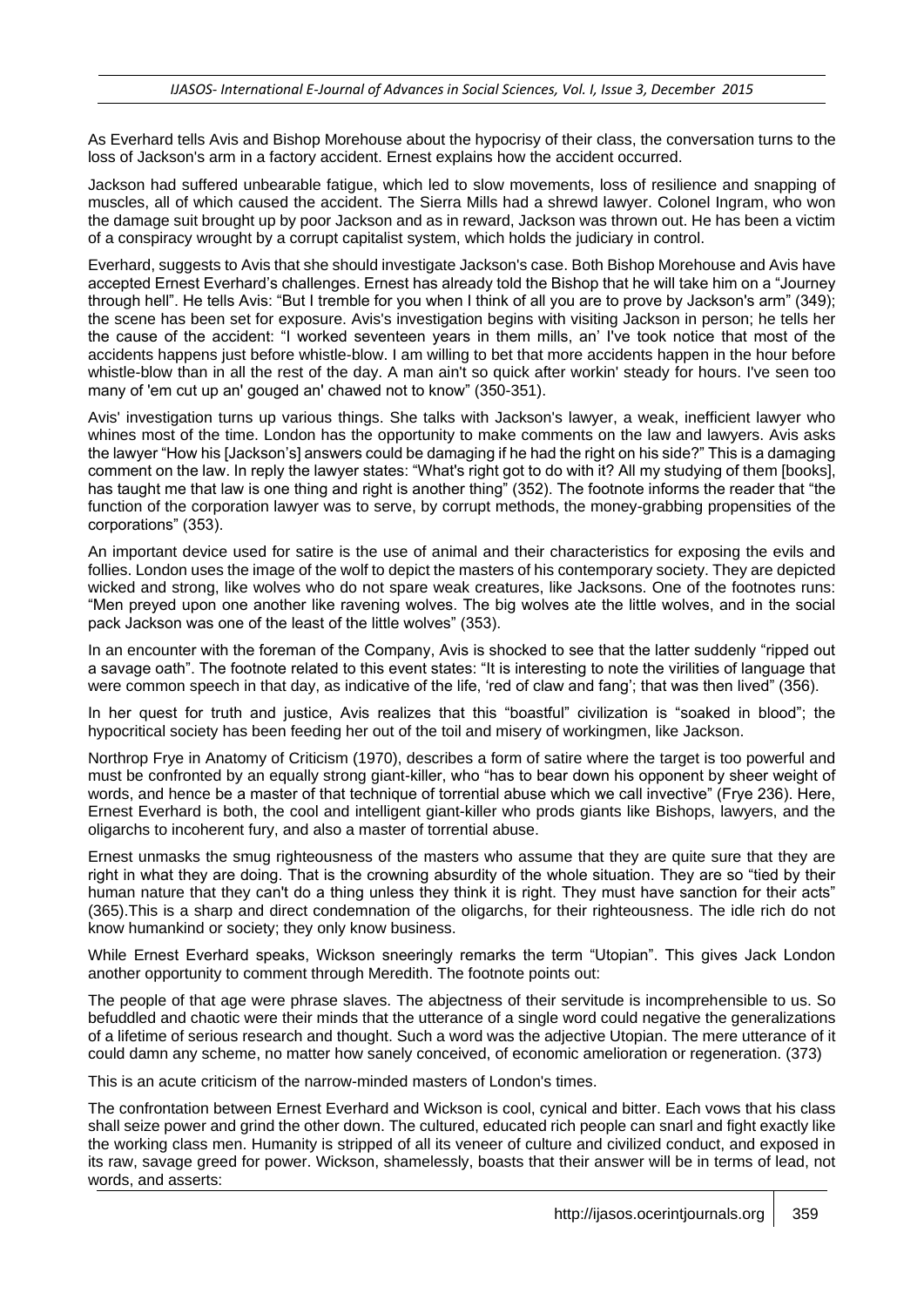*When you reach out your vaunted strong hands for our palaces, in roar of shell and shrapnel and in whine of machine-guns will our answer be couched. We will grind you revolutionists down under our heel, and we shall walk upon your faces. The world is ours; we are its lords, and ours it shall remain. As for the host of labor, it has been in the dirt since history began, and in dirt, it shall remain so long as I and mine, and those that come after us have the power. There is the word. It is the king of the words - Power. Not God, not Mammon, but Power. Pour it over your tongue until it tingles with it. Power. (384)*

Unashamed and proud boasting of one's own brutality is another device of satire, which arouses disgust in the reader. Ernest Everhard expects nothing better from the brutal capitalist class in its methods of suppressing the working class. He tells them: "We know, and well we know by bitter experience, that no appeal for the right, for justice, for humanity, can ever touch you. Your hearts are as hard as your Heels with which you tread upon the faces of the poor" (384).The statement of Wickson is a prologue to the horrible and disastrous fate of the working class at the hands of the Oligarchy. The pessimistic action of the novel stems from the statement uttered by this influential member of the rising Oligarchy. London wanted to convey exactly these facts to his comrades in the Socialist Party.

The rise and progress of the Oligarchy leads to the somber events that take place in the novel. There is progressive suppression of the proletariat and the workers. Avis' own surroundings are the first to be affected by the rise of the Oligarchy. Her father is discharged from the university and his book Economics and Education, which was becoming a menace to the capitalist system, is suppressed. Not satisfied with this, the oligarchs have the dividends earned by Avis' father from the Sierra Mills, stopped; he is also forced to vacate his house. He is compelled to get a house in the slums of San Francisco where Avis and Ernest get married. The destruction of organized labor begins; for this purpose, the Oligarchy uses "The Black Hundred", the army of strike breakers. Simultaneously, the middle class, too, is punished and exterminated.

The events affect Ernest, who is gradually disillusioned. He loses hope in the peaceful political process which has been the motto adopted by socialists in their move to replace the capitalist system. He realizes the ineffectiveness of the peaceful political process, and believes: "We [the socialists] are beaten. The Iron Heel is here. I had hoped for a peaceable victory at the ballot box. I was wrong. Wickson was right. We shall be robbed of our few remaining liberties; the Iron Heel will walk upon our faces; nothing remains but a bloody revolution of the working class" (435). The warning given by Ernest, is ignored by his fellow-socialists, who continue to hold the view that their ultimate goal, the socialist utopia, could be achieved only through election. He criticizes his comrades' consistent blindness to reality. They plan to send him to Congress, and think that everything will be all right, but he does not believe it. "And when they [the oligarchs] take me out of Congress," Ernest replied coldly, "and put me against a wall, and blow my brains out- what then? Then we'll rise in our might," a dozen voices answered at once. "Then you'll welter in your gore," was his retort, "I've heard that song sung by the middle class, and where is it now in its might?" (436). Through this sarcastic dialogue, London reproaches his fellow-socialists who underestimated the destructive power of the masters.

Bishop Morehouse has turned Christ-like and "is rushing on to his Gethsemane"; he is, in the eyes of Avis Everhard, "Sod's hero", and a martyr of the revolution. The tragic fate of the Bishop can also be similar to the fate of Ernest Everhard himself who "toiled as few men ever toiled, and all his lifetime he toiled for others, all his life sang the song of man. And he did it out of sheer love of man, and for man he gave his life and was crucified" (440).

The disastrous end of the revolution begins when the socialists win seats in the Congress. The Iron Heel destroys the labor castes and the middle class parties, like the Grangers who have won a few seats in the Congress. The Oligarchy wants violence and uses its "agents – provocateurs" to provoke laborers to create disorder; this disorder is a pretext for the troops to massacre the laborers. The only way to fight against the Oligarchy is through secret warfare by organizing "Fighting Groups". This somber picture is presented with bitter irony. The murder of democracy by the Oligarchy takes place sooner than expected; in a conspiracy planned by the Oligarchy in the Senate in 1913, the Socialist Congressmen are rounded-up, arrested and tried on false charges of exploding a bomb in the Congress. It is prior to this foul drama by the Oligarchy that Ernest bitterly attacks the Congressmen - Republicans and Democrats alike. In a bitter invective, he exposes their hypocrisy. Ernest calls them: "spineless, panderers and the creatures of the Plutocracy", who talk "verbosely in antiquated terminology of your love of liberty, and all the while you wear the scarlet livery of the Iron Heel" (487). Bitterly, he tells them: "Surely there must be a hell, for in no less place could it be possible for you to receive punishment adequate to your crimes. So long as you exist, there is a vital need for a hell-fire in the Cosmos" (488).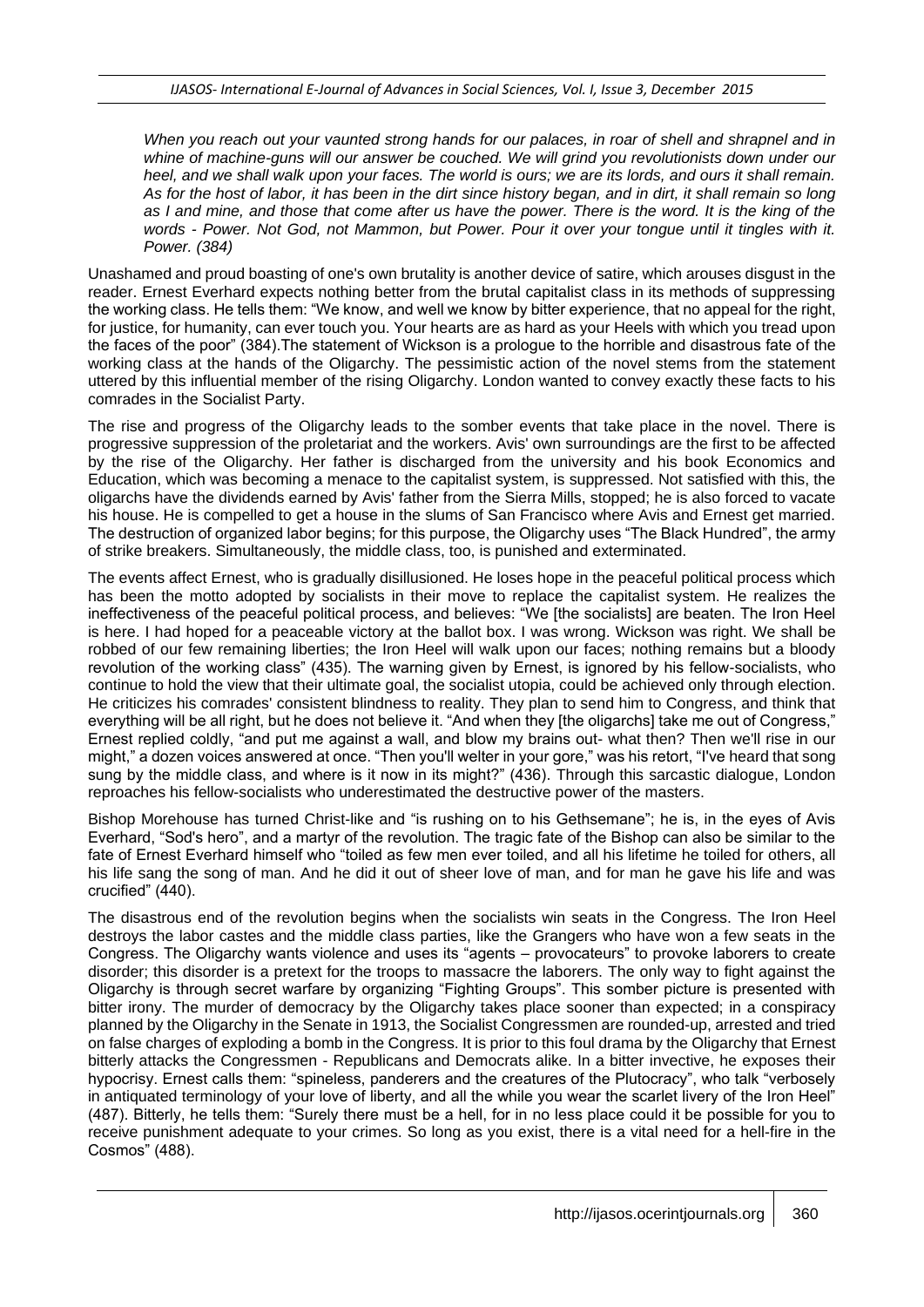The under-ground warfare against the Oligarchy is taken up by the Fighting Groups. Both the Oligarchy and the Revolutionaries are infiltrated by spies from the enemy camps; the revolutionary leaders are forced to disguise their real identities in order to accomplish the task of leading the revolution. Ernest is arrested and kept in custody but manages to escape along with some other leaders, and begins to lead the revolution from a hiding-place.

Avis Everhard is forced to assume the disguise of the daughter of an oligarch in order to travel freely in the country. She is disguised as Felice Van Verdighan, who is accompanied by three house cleaners and a lapdog. The footnote comments on this ridiculous wasteful way of life in London's times. For the 27th century reader, Meredith explains: "This ridiculous picture well illustrates the heartless conduct of the masters. While people starved, house cleaners waited upon lap dogs. This was a serious masquerade on the part of Avis Everhard. Life and death and the Cause were in the issue; therefore the picture must be accepted as a true picture. It affords a striking commentary of the times"(495). London exposes the callousness of the Oligarchs who suppressed the farmers and grabbed their land in order to build magnificent estates for themselves. The disguised Avis chooses the very estate of the arch-oligarch, Wickson, as a hiding place. She is not surprised at the callousness of the masters who do not even hesitate to demolish a "state home for the feeble-minded" in order to "make room for the deer" (497).

In 1918, all of a sudden, hell breaks loose; the Iron Heel, expectant of the forthcoming events, sets out to give a horrifying lesson to the proletariat. Through its spies, the Iron Heel fans the already roaring flames and finds it the right time to crush the revolutionaries,

As Avis Everhard observes, Chicago resembles a modern jungle, where the masses have not yet changed from primitive man. It is the same Jungle of Upton Sinclair's satiric novel, The Jungle. The people of the abyss are up, at last, roaring at the masters, "snarling and growing carnivorous", drunk with terrible hatred and lust for the blood of those who have been perpetually tormenting them; these miserable beasts are all let loose. London describes the mob of the people of the abyss, who are all fiend-like, mad with drink and wrong. London uses the method of exaggeration to describe the mob: "Great hairy beasts of burden, wan faces from which vampire society had sucked the juice of life, bloated forms swollen with physical grossness and corruption, festering youth and festering age, faces of fiends, crooked, twisted, misshapen monsters blasted with the ravages of disease and all the horrors of chronic innutrition"(535). It is a disgusted and disgusting portrayal of a mindless mob. This grotesque mass of humanity is the helpless victim of the more powerful and intelligent group of human beings. Jack London, like Swift, is angry at humanity - both the victim and the victimizer.

The novel is a projection into the near future- 1912-32; it is a logical development of the prevailing conditions in 1907-8 when the book was written. In her essay, Susan Ward, points out these similarities between the time of the novel 1912-32, and that of the society of 1908 – by stating:

*The projected tactics of the ruling class [of London's times] as its members try to suppress the revolutionaries afforded London opportunity for implied socialist criticism within the body of the manuscript. Although practices, recorded by Avis, are carried out by a 'future' government, that government is clearly an extension of the power structures dominating the American economic scene in 1908. By implication, the novel suggests that the ruling class in America had the power to assume the role of the Oligarchy in the novel. By this means, the entire governmental structure of early twentieth- century America is called into question. The suggestion that he [London] had seen them [the oppressive tactics] practiced by the ruling class of his own day is not entirely absent from the novel. ("Ideology for the Masses: Jack London's The Iron Heel," 171-172)*

The Soviet critic, Bykov, maintains that The Iron Heel is a blow to utopias, which aim at a better society by peaceful means. Bykov observes: "The Russian Revolution of 1906 had not only provided London with certain details for his novel, but had also convinced him of the precariousness of the hope to achieve power for the working-classes by peaceful means" (Brown, 1962, 107). Bykov considers London as a man who defended the interests of the proletariat and should be remembered in the history of American literature.

## **4 CONCLUSION**

The picture of utopia as it develops and emerges is somberly and bitterly satirical and it helps London in voicing his protest. There is no laughter but only shocked disgust and loathing that the reader can feel at the unabashed cruelty of the Oligarchy. London's tone here is akin to the tone of his predecessor Jonathan Swift. With cool reasonableness and logic, London paints a picture of the complete success of the establishment of the Oligarchy and its cynical moral code.